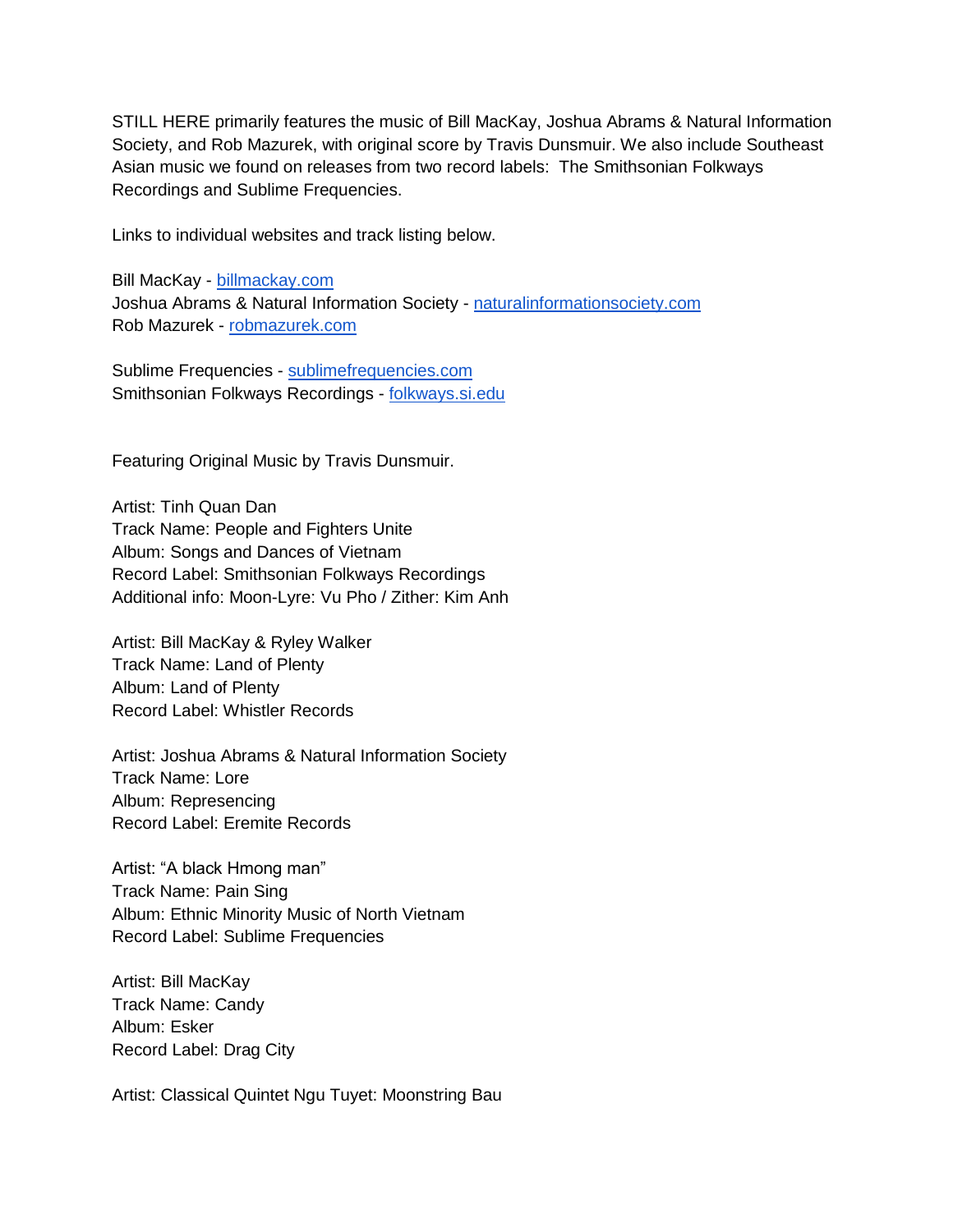Track Name: Dan bau of the Ngu Tuyet classical quintet Album: Music of Vietnam Record Label: Smithsonian Folkways Recordings

Artist: Joshua Abrams & Natural Information Society Track Name: Of Day Album: Represencing Record Label: Eremite Records

Artist: Rob Mazurek Track Name: Waxing Crescent #1 Album: Alternate Moon Cycles Record Label: [International Anthem Recording Company](http://www.intlanthem.com/)

Artist: Vietnamese National Song and Dance Ensemble Track Name: Mua Chuong (Dance of the Little Bells) Album: Songs and Dances of Vietnam Record Label: Smithsonian Folkways Recordings

Artist: Bill MacKay Track Name: Gem Album: Chatham Park Record Label: Relay Recordings

Artist: Bill MacKay Track Name: Powder Mill Park Album: Esker Record Label: Drag City

Artist: Xylophone Torung of Banhar Tribe Track Name: Torung xylophone music Album: Music of Vietnam Record Label: Smithsonian Folkways Recordings

Artist: Rob Mazurek Track Name: Waxing Crescent #2 Album: Alternate Moon Cycles Record Label: [International Anthem Recording Company](http://www.intlanthem.com/)

Artist: Bill MacKay Track Name: Stay True Album: Chatham Park Record Label: Relay Recordings